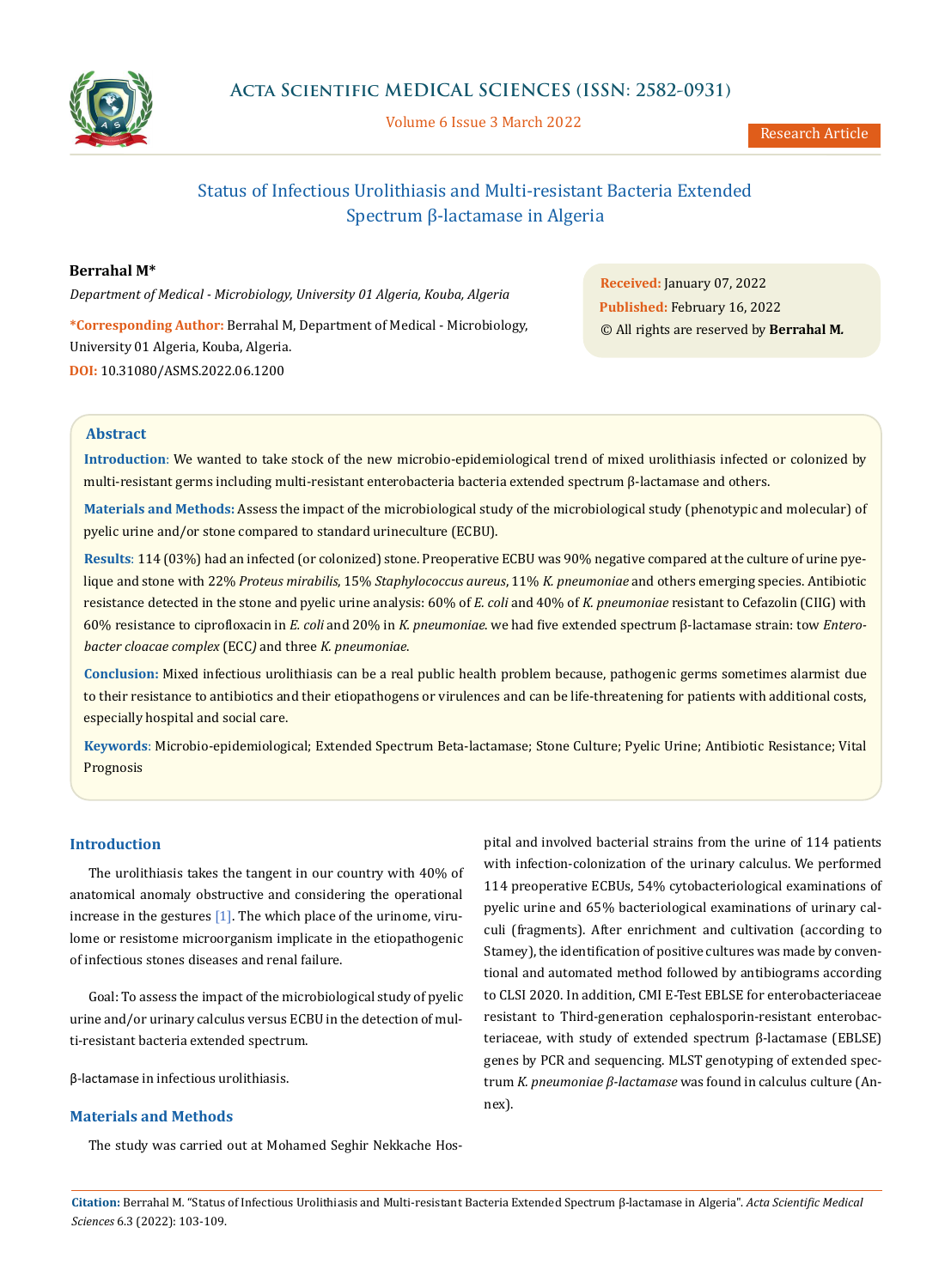Molecular study of antibiotic resistance in urinary stone isolate.

Table : Primers used in PCR and molecular study sequencing.

| Gènes                          | Amorces                               | Séquences                                             | Taille des amplicon<br>(Bp) |
|--------------------------------|---------------------------------------|-------------------------------------------------------|-----------------------------|
| $bla$ <sub>TEM</sub>           | TEM-F TEM-R                           | TTACCAATGCTTAATCA ATAAAATTC-<br><b>TTGAAGAC</b>       | 867                         |
| $bla_{\scriptscriptstyle SHV}$ | <b>SHV-F SHV-R</b>                    | TGGTTATGCGTTATATTCGCC GCT-<br>TAGCGTTGCCAGTGCT        | 1750                        |
| $bla_{PER}$                    | PER F PER R                           | GTAGTATCAGCCCAATCCCC CCAA-<br><b>TAAAGGCCGTCCATCA</b> | 738                         |
| bla <sub>VEB</sub>             | <b>VEB F VEB R</b>                    | GGAACAACTTTGACGATTGA CCC-<br><b>TGTTTTATGAGCAACAA</b> | 374                         |
| $bla_{GES}$                    | <b>GES F GES R</b>                    | GAAAAAGCAGCTCAGATCG CAA-<br>CAACCCAATCTTTAGGA         | 597                         |
| $bla_{CTX-M-13}$               | M <sub>15</sub> -F M <sub>15</sub> -R | GGTTAAAAAATCACTGCGTC TTG-<br>GTGACGATTTTAGCCGC        | 863                         |
| $bla_{CTX-M-9}$                | <b>M9-F M9-R</b>                      | ATGGTGACAAAGAGAGTGC CCCTTCG-<br><b>GCGATGATTCTC</b>   | 870                         |
| acc $(3')_{th}$                | $acc-1b$<br>$acc-1b$                  | CACCTCCAGCGACTTGTTAC GTTAGC-<br>CAGCATCACGATCC        | 346                         |
| qnr                            | qnR F qnrB F                          | TGGCGAAAAAATTGAACAGAA GAG-<br>CAACGATCGCCTGGTAG       | 494                         |

PgiF :

The protocol used, the primers and the PCR conditions were carried out according to Diancourt et al. (2018).

-RtonB2 :ATTCGCCGGCTGRGCRGAGAG.

Primers for PCR amplification

RpoB : -FVic3: GGCGAAATGGCWGAGAACCA .

-RVic2: GAGTCTTCGAAGTTGTAACC.

GapA :

-Fgap : A173:TGAAATATGACTCCACTCACGG.

 -Rgap : A181:CTTCAGAAGCGGCTTTGATGGT. Mdh :

-Fmdh130: CCCAACTCGCTTCAGGTTCAG

-Rmdh867: CCGTTTTTCCCCAGCAGCAG.

InfB :

-FinfB1: CTCGCTGCTGGACTATATTCG .

-RinfB1: CGCTTTCAGCTCAAGAACTTCET.

TonB :

-FtonB1:CTTTATACCTCGGTACATCAGGTT.

 -Fpgi1:GAGAAAAACCTGCCTGTACTGCTGGC -Rpgi1: CGCGCCACGCTTTATAGCGGTTAAT. PhoE : -FphoE6041: ACCTACCGCAACACCGACTTCTTCG. -RphoE6042:TGATCAGAACTGGTAGGTGA. PCR conditions PCR amplification was performed at an hybridization temperature of  $50^{\circ}$ C for all genes except gapA (60  $^{\circ}$  C) and tonB (45  $^{\circ}$  C). PCR cycles 94°C  $2$  min

| $94^{\circ}$ C               | 20 <sub>s</sub> |             |
|------------------------------|-----------------|-------------|
| 50°C (or 60°C, or 45°C) 30 s |                 | x 35 cycles |
| $72^{\circ}$ C               | 30 <sub>s</sub> |             |
| $72^{\circ}C$                | 5 min           |             |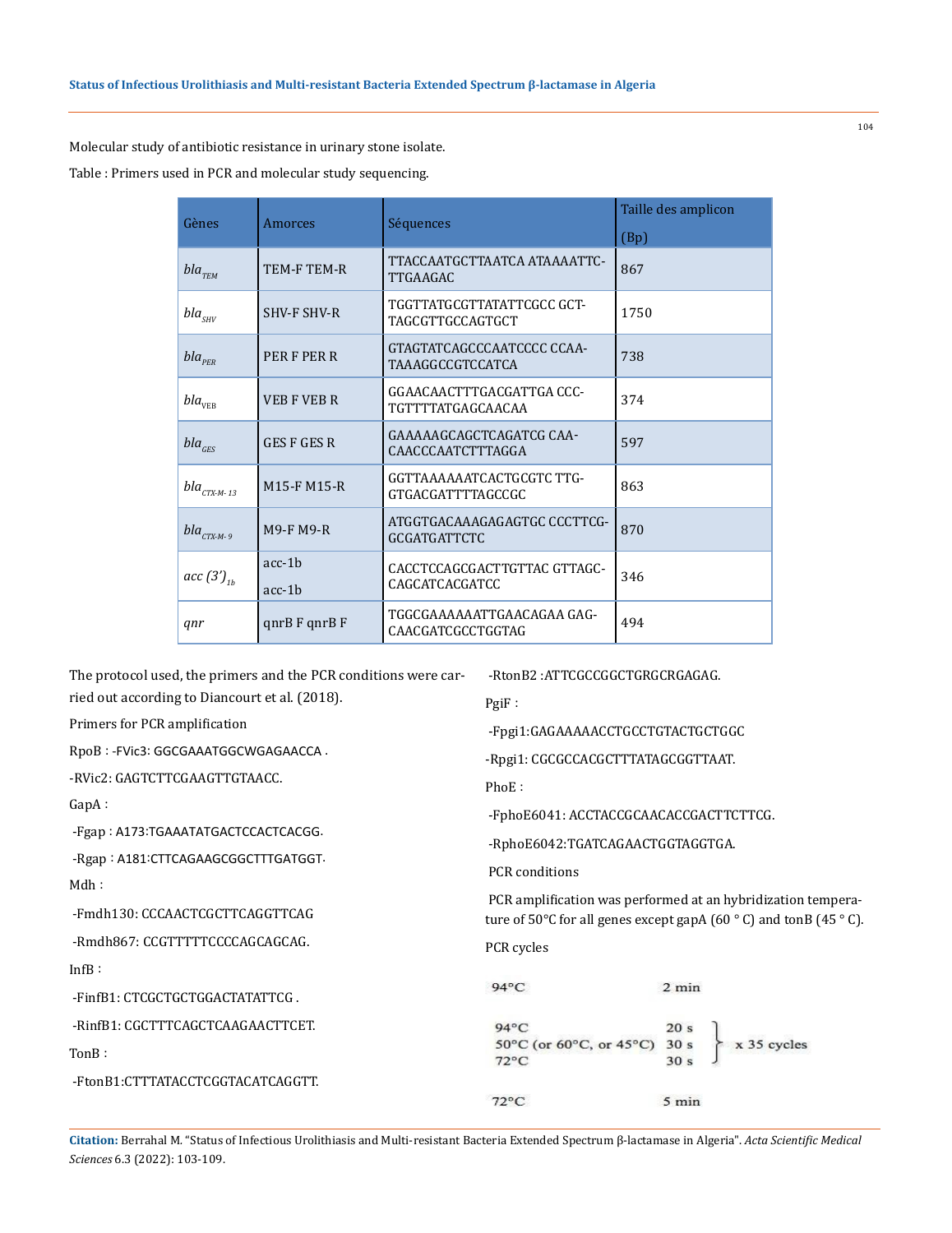Sequencing of the seven household genes

For sequencing, PCR primers were also used for sequencing, except for the infB gene, for which the infB2F primer was used instead of the forward PCR primer, and for pgi , for which the primers pgi2F and pgi2R were used.

-infB2F:ACTAAGGTTGCCTCCGGCGAAGC.

-pgi2F:CTGCTGGCGCTGATCGGCAT et

-pgi2R:TTATAGCGGTTAATCAGGCCGT .

Size of PCR products

-gapA: 662 ;

-infB: 462

-mdh: 756

-pgi: 566 -570

-phoE: 602

-rpoB: 1075

-tonB: 539

Bioinformatics tools

MLST genotyping

For molecular genotyping by MLST technique, we used ML analysis software.

For the genes detected, the comparison took place in the Gen-Bank database (http://www.ncbi.nlm.nih.govgenbank/).

 ST: START2 (Sequence Type Analysis and Recombinant Assays 2), this database primarily contains allele profile and sequence definition data for MLST patterns, hosted at PubMLST.org.

 The site uses the BIGSdb platform (BacterialIsolateGenomeSequenceDatabase). Further details on BIGSdb can be found in Jolley and Maiden (2010), BMC Bioinformatic 11: 595

 New sequences were submitted in START 2 software, BIGSdb's BLAST algorithm identified already known sequence variants or flagged an unknown variant for conservative verification. After verification by a conservateur, a new allele number was assigned.

## **Results and Discussion**

Among 4200 patients, 114 (03%) had an infected (or colonized) stone, mean age 48 years, male (64%), mean stone size 15 mm, renal site (70%) with 80% lumbar pain, 48% hematuria and 39% urination burn.

Preoperative ECBU was 90% negative, cytobacteriological examination of pyelic urine (ECBUP) was 54% positive including 60% hematuria and 20% leukocyte cells on direct examination. The urealytic species found: 22% *Proteus mirabilis*, 15% *Staphylococcus aureus*, 11% *K. pneumoniae*. Emerging species: 12% *Pseudomonas. sp*, 09% *E. coli* and 08% *Enterobacter cloacae* complex (ECC).

Antibiotic resistance: 60% of *E. coli* and 40% of *K. pneumoniae* resistant to Cefazolin (CIIG) with 60% resistance to ciprofloxacin in *E. coli* and 20% in *K. pneumoniae*.

We had 05 extended spectrum β-lactamase strain: 02 *E. cloacae complex* and 03 *K. pneumoniae* with 0% resistance to carbapenem.

According to table 01, we have summarized the majority of multiresistant bacteria found in urinary stone culture.

By elsewhere. the photo 01 shows an example of *klebsiella pneumoniae* isolated from urinary calculus and positive with CMI strip E-test \* for detection of extended spectrum.

β-lactamase. The following table summaries the strains of bacteria beta-lactamase with extended spectrum found in culture of urolithiasis.

Picture 2 shows, Extended spectrum β-lactamase genes detected: CTX-M-15 in *K pneumoniae*.



**Citation:** Berrahal M*.* "Status of Infectious Urolithiasis and Multi-resistant Bacteria Extended Spectrum β-lactamase in Algeria". *Acta Scientific Medical Sciences* 6.3 (2022): 103-109.

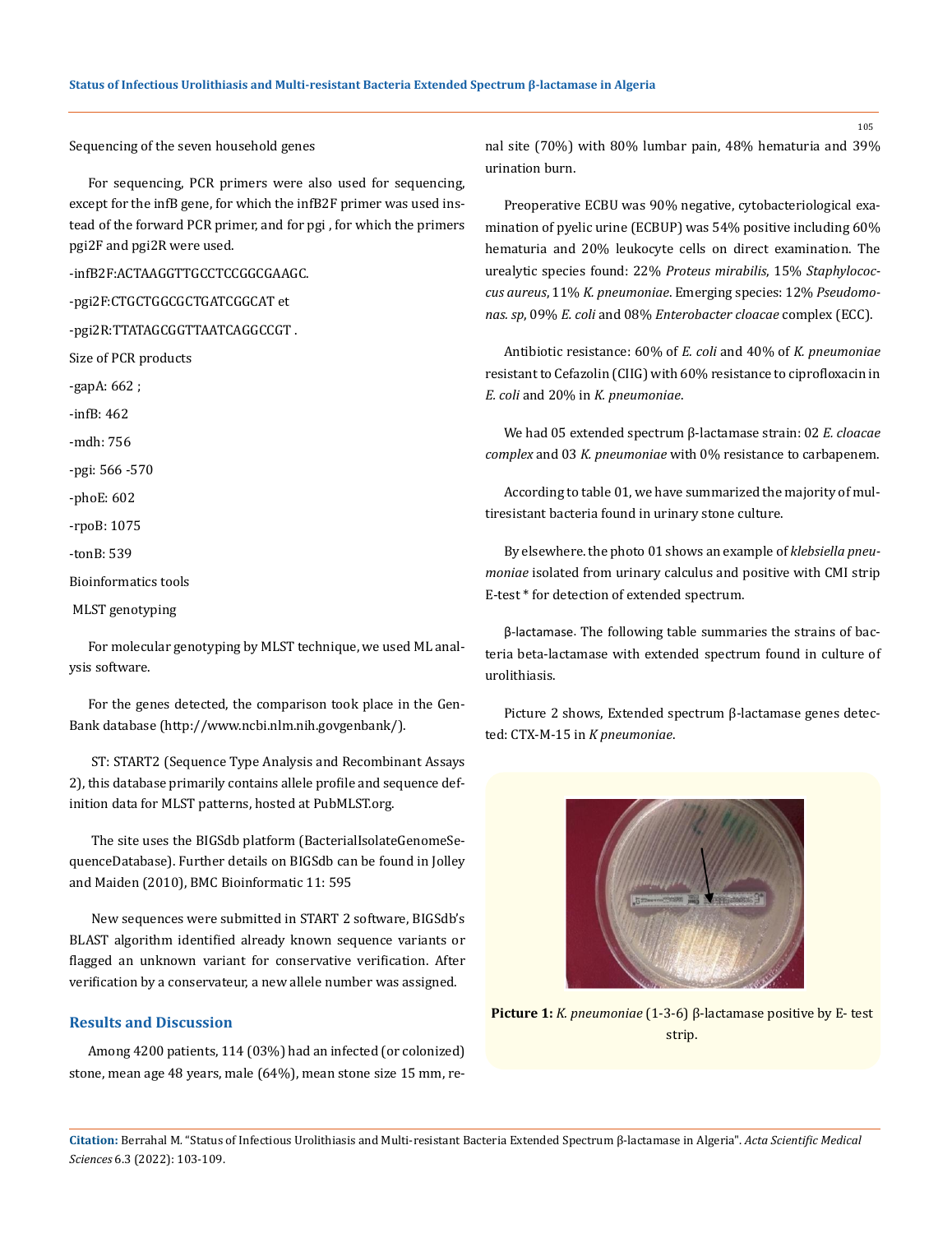|                      | Kp           | E. cloacae-  | Kp           | E. cloacae   | Kp           | Picture 3 shows         |  |  |
|----------------------|--------------|--------------|--------------|--------------|--------------|-------------------------|--|--|
| Antibiotics          | (1)          | (2)          | (3)          | (4)          | (6)          | and K. pneumoniae.      |  |  |
| AMP/TIC/PIP          | R            | R            | R            | R            | R            |                         |  |  |
| Clavulanate          |              |              |              |              |              |                         |  |  |
| AMC                  | R            | $\mathbb{R}$ | R            | R            | S            | Ξ                       |  |  |
| Cefazolin            | R            | R            | R            | R            | R            |                         |  |  |
| Cefoxtin             | S            | $\mathsf{R}$ | S            | R            | S            |                         |  |  |
| Céfotaxim            | $\mathbb{R}$ | $\mathbb{R}$ | $\mathbb{R}$ | R            | $\mathbb{R}$ |                         |  |  |
| ERT.                 |              |              |              |              |              | Picture 3: Gel of tl    |  |  |
| $(CMI<0.2 \mu g/Ml)$ | S            | S            | S            | S            | S            | tro                     |  |  |
| Acide nalidixic      | $\mathsf{R}$ | R            | $\mathsf{R}$ | R            | $\mathsf{R}$ |                         |  |  |
| Ciprofloxacin        | S            | $\mathbb{R}$ | $\mathbb{R}$ | R            | S            | T+: Klebsiella pneu     |  |  |
| Amikacin             | S            | S            | S            | S            | S            | tilled Water, P: Plas   |  |  |
| Gentamycin           | S            | S            | S            | S            | $\mathbb{R}$ |                         |  |  |
| Fosomycin            | S            | <b>NT</b>    | S            | S            | <b>NT</b>    | The Geno typing         |  |  |
| Piperacillin-Tazo-   |              |              |              |              |              | ted two new and sp      |  |  |
| bactem (CMI 50       | S            |              | S            |              | <b>NT</b>    | is to represent in tl   |  |  |
| $<$ 04 µg/mL)        |              |              |              |              |              | 1.                      |  |  |
| sulfamethoxazole-    |              |              |              |              |              |                         |  |  |
| trimethoprime        | R            | R            | R            | $\mathbb{R}$ | R            | Bacté-                  |  |  |
| (Batrim)             |              |              |              |              |              | ries<br><b>ST</b><br>ga |  |  |
| Colistin (CMI)       | S            | S            | S            | S            | S            | ESBL+                   |  |  |

**Table 1:** Antibiotic resistance profiles of positive ESBL *Enterobacteriaceae.*

R: Resistant, S: Susceptible, NT: Not tested, ERT: Ertapenem (Carbapenem), AMP: Amoxicillin, TIC: Ticarcillin, PIP: Piperacillin, AMC: Amoxicillin-clavulanate, CZ: Cefazolin, FOX: Cefoxitin, IMP/ ERT: Imipenem/ertapenem, AK: Amykacin, GM HN: Gentamycin high level of antibiotic disk load, CIP: Ciprofloxacins, SXT: Sulfamethoxazole-trimethoprim and Fos: Fosfomycin, CMI: Minimum inhibitory concentration.



**Picture 2:** Gel of the products amplified by PCR CTX-M-3 after electrophoresis on agarose gel (1.5%).

T+: E. coli bla (CTX-M-1 +), T-: Distilled water, P: Plasmid DNA, M: Size marker (100-1000-300bp).

Picture 3 shows, qnr-B 1 genes in *Enterobacter cloacae complex*

|  |  | $T+T-1$ 2 3 4 5 P1 P2 P3 M P4 P5 |  |
|--|--|----------------------------------|--|
|  |  |                                  |  |

Picture 3: Gel of the products amplified by PCR qnrB1 after electrophoresis on agarose gel (1.5%).

T+: Klebsiella pneumoniae plasmidp NDM-MAR - qnrB1 +, T-: Distilled Water, P: Plasmid DNA, M: Size marker (100-1000-3000bp).

The Geno typing of *K pneumoniae* isolated from calculus detected two new and specific clone Sequence type, ST: 29 and 405, as it is to represent in the following table and phylogenic tree in figure 1.

| Bacté-<br>ries<br>ESBL+ | <b>ST</b> | gapA | infB | <b>Mdh</b> | Pgi | rpoB | phoE | tonB |
|-------------------------|-----------|------|------|------------|-----|------|------|------|
| $Kp-1$                  | 405       | 2    |      |            | 3   | 4    | 10   | 110  |
| $kp-3$                  | 405       | 2    |      | 2          | 3   | 4    | 10   | 110  |
| $kp-6$                  | 29        | 2    | 3    |            | 2   | 4    | h    | 4    |

**Table 2**: Typical sequences of ESBL positive *Klebsiella pneumoniae* strains.

Kp: *K. pneumoniae* beta-lactamase positive from calculus/stone culture. ESBL: Extended spectrum β-lactamase.

The phylogenetic tree was generated using MEGA 06 computer software (Tamura., *et al*. 2013) with the maximum likelihood bootstrap algorithm and the TamuraNei model based on concatenate sequences of loci to find the clusters.

According to Logan L.-K. (2019) [2], the enterobacteriaceae resistance pandemic remains one of the significant public health threats of our time.

Uropathogenic Enterobacteriaceae are associated with morbidity and mortality significantly in infected individuals, and a growing number of reports describe the intestinalmicrobiota (flora), and therefore the urinary microbiota, as a probable source of micro-organisms harboring extended spectrum enterobacteriaceae (EBLSE) or carbapenemases (ex, bla KPC-CTXM), contribu-

**Citation:** Berrahal M*.* "Status of Infectious Urolithiasis and Multi-resistant Bacteria Extended Spectrum β-lactamase in Algeria". *Acta Scientific Medical Sciences* 6.3 (2022): 103-109.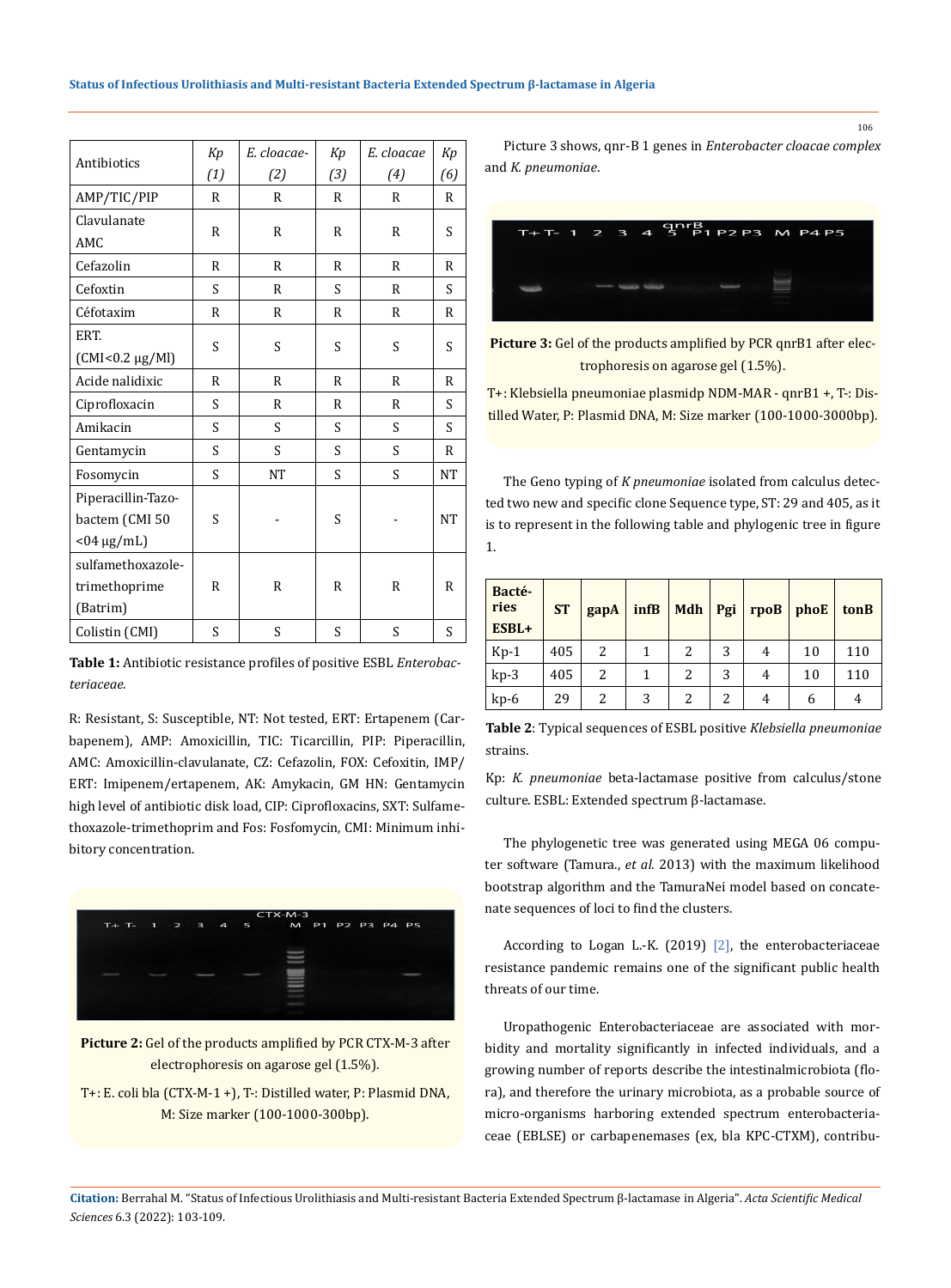ting to the main growing public health problems, in particular infectious complications which may be linked to the transplant of the latterin a urinary stone  $[3-6]$ .





 Indeed, E-ESBLs are found in a large proportion of Gram-negative bacilli [119.120]. In our phenotypic and genotypic study, bacterial isolates were found in a deep infectious deposit and generated β-lactamase-producing Enterobacteriaceae extended ESBL spectrum, genetically confirmed and estimated at five strains, i.e. 7.5% (5/67) in an infectious stone.

 The three clinical strains (2 *Enterobacter cloacae complex* and one *K. pneumoniae*) had resistance to fluoroquinolones, but none of them were resistant to carbapenem(ertapenem) or aminoglycosides (amikacin and gentamycin). Subsequently, we described in *K. pneumoniae* the presence of BLSE genes of the bla type CTX-M15 resistant to β-lactams, which is consistent with the results of their antibiograms (Table 1), in particular with third generation cephalosporins.

This β-lactam resistance gene has already been described in Algeria and France inprevious studies (Barguigua., *et al*. 2013; Nedjai., *et al*. 2012). It has also been described inMexico and Spain (Oteo., *et al*. 2013) [7-9].

Diffusion of the CTX-M15 gene has been described by the authors as the result of wide dissemination of the same plasmid or related plasmids which have the samegenetic carrier, CTX-M15, first identified in an epidemic clone of *E. coli* is currently the most responded ESBL gene in the world [10].

Our data are also consistent with the results of other authors who suggest that CTX-M producing *K. pneumoniae* isolates are genetically heterogeneous.

The emergence and polyclonal spread of CTX-M-producing K. pneumoniae has occurred probably produced among isolates of various genetic origins.

In clinical strains, genes encoding CTX-M are usually located on plasmids varying in size from 7 kb to 160 kb [11,12].

Transmission of CTX-M genes in Enterobacteriaceae is mediated by plasmids or by several mobile genetic elements already described in the literature. Given the predominance of CTX-M15 genotypes among genetically heterogeneous isolates of K. ESBL pneumoniae, our study also objectified the transfer of genetic elements carriers of blaCTX-M15 via the plasmid (P5) revealed in the gel (Picture 2). Several authors have describes these ESBL gene variants of the CTX-M type which were already characterized by theworld, such as blaCTX-M1 in France (Biendo., *et al*. 2008) and in Algeria (Nedjai., *et al*. 2012) [9,14].

Among the predominantly found species, we certainly had a non-significant number of K. pneumoniae belonging to the same ST clone, but we were able to assess globally the clonal link that exists in our clinical strains of Enterobacteriaceae isolated from urinary calculi. Infection. MLST analysis showed that the main types of sequences(ST) identified among the Kp ESBL + 5 (3/5) isolates, in our series, were ST405 ( $n = 2$ ) and a new ST 29 ( $n = 1$ ) added to the MLST database of *K. pneumoniae.*

The other two STs identified in our study (ST405) have been described in Europe and South America in strains of human origin. In addition, a clinical strain *K. pneumoniae* ST405 was detected in Algeria (Oran Military Hospital) with a carbapenemase. However, Machuca., *et al*. In 2016, published the first report of a K. pneumoniae ST405 without harboring carbapenemase, which is consistent with our strains clinics isolated in the «infectious calculus biofilm» [15,16].

Regarding the result of molecular typing by MLST of the ST29 type of our strain*K. pneumoniae* (6) ESBL +, we found that it was found in a previous study (Yang and Zhang, 2008), in strains of *k. pneumoniae* studied in Japan.

In France, Laure Surgersa, in 2019, objectified their association in the *in vitro* formation of infectious biofilm. So, it could be that this virulence factor participates in said infectious stone formation and dissemination of said resistance to antibiotics or measures.

**Citation:** Berrahal M*.* "Status of Infectious Urolithiasis and Multi-resistant Bacteria Extended Spectrum β-lactamase in Algeria". *Acta Scientific Medical Sciences* 6.3 (2022): 103-109.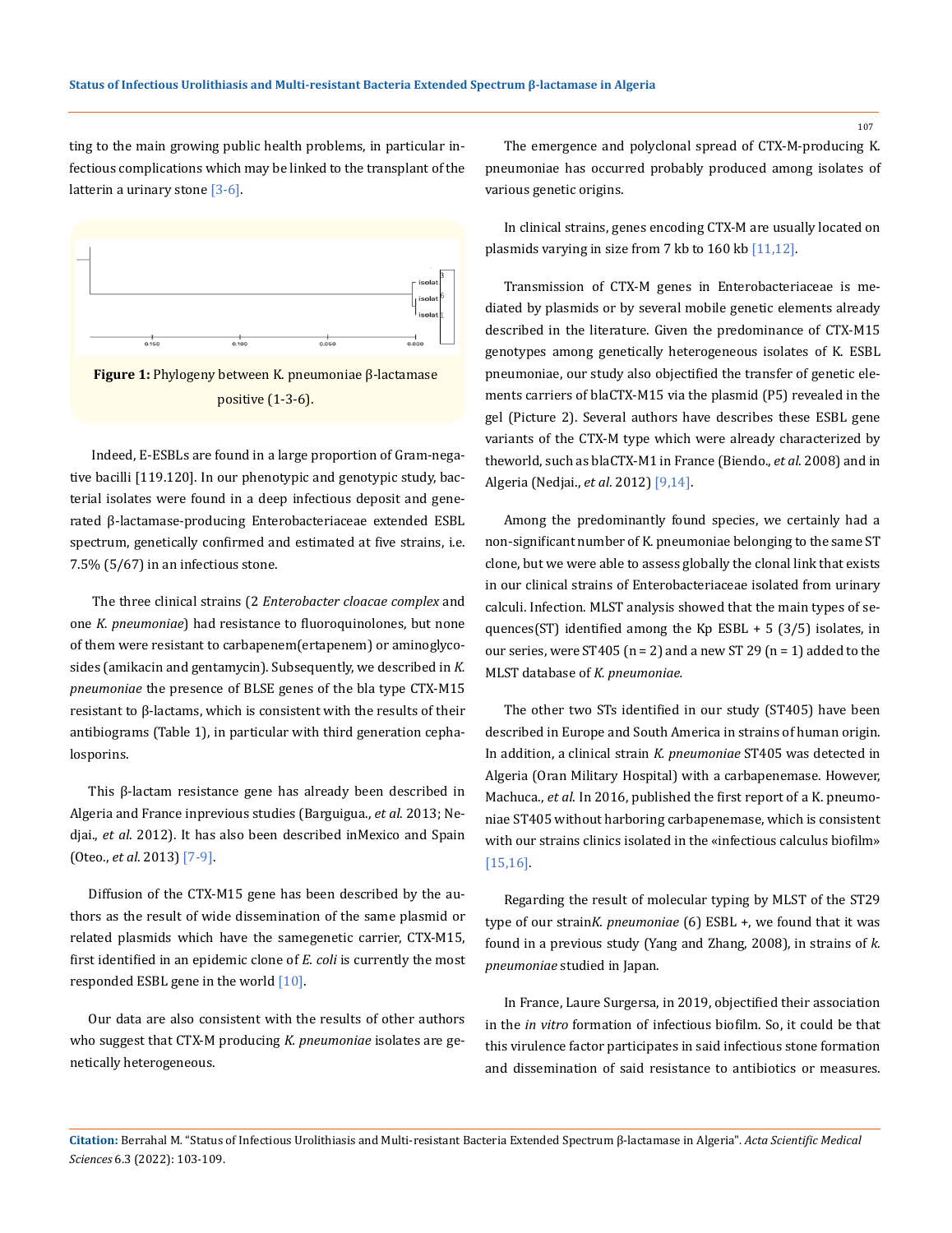prevention of their clinical recurrence, recurring public health problems [17,18].

In addition, the strains *K. pneumoniae* ST29 and ST405 clustered together the tree Phylogenic (figure 1). Which means that the same strain of *K. pneumoniae* circulated in the wards of urology, the operating room and the emergency department of Mohamed Seghir Nekkache Hospital.

Transmission could have been manipulated by staff or by a cystoscope contaminated, used to place double J catheters, especially in medical units urology. The probable port of *k. pneumoniae* ESBL + (and carbapenemase) in the microbiotaintestinal infection is a possibility due to undocumented and untimely treatments taken later in town or in the community, resulting in their silent selection [8,11,19].

#### **Conclusion and Perspective**

The infectious calculus can be a reservoir of virulent or pathogenic microorganisms (bacteria, yeast, anaerobes...) multi-resistant or highly resistant.

We got 7.5 percent, or five ESBL bacteria positive from the urinary stone. Phenotypic explorationand especially molecular germs found in the calculus (or its fragments) allowed usto follow the underhanded evolution of the antibiotic resistance of the CTX-M-15 genes of ß-extended-spectrum lactamase (ESBL) and qnr B-1 fluoroquinolones detected in *K. pneumoniae* (ST405/ST29) and *Enterobacter cloacae complex* at Mohamed Seghir Hospital Nekkache.

The genotyping of *Klebsiella pneumoniae* isolated at Mohamed Seghir Nekkache Hospital from the culture of urinary calculus by MLST demonstrated the distribution of strains in two typical sequences different, including two ST 405 and a new ST 29 phylogenetically very similar.

Moreover, it is alarming that the *Klebsiella pneumoniae* and *Enterobacter cloacae complex* are carriers of β-lactamase at extended spectrum (ESBL +), as well as by the presence of *Pseudomonas sp* with several virulence and natural resistance factors (slime) to β-lactams (cephalosporins I, II and 3rd generation), and also *Enterococcus spp* naturally resistant to third generation cephalosporin, which can cause the vital prognosis of patients at the non-negligable cost of care.

Ultimately, prospective analytical studies and especially control cases would be very interesting in the futur to comparing the infectious agents detecte by sequencing tool but weshould correlating all the results to the clinical and epidemiological context of the patients.

### **Acknowledgements**

I would like to thank you very much the Professors: Boumedinne, Ghaffour, Yala, Bouzeghoub, Benrabah, Benamrouche, Ziane, Rahal, Tali-Maamar, Zerrouki, Azli and Especially Souid.

#### **Limit of the Study**

Our study has a significant limit in terms of the number of recruitment and the number of detection of colonizing or infecting beta-lactamase bacteria. In addition, the search for Anaerobic bacteria has not been carried out

## **Bibliography**

- 1. Daudon M. "Epidemiology of urolithiasis". Paris (France): Elsevier Masson (2018).
- 2. [Logan LK. "A Multi-Centered Case-Control Study of Factors](https://pubmed.ncbi.nlm.nih.gov/30169484/)  [associated with Klebsiella pneumoniae carbapenemase pro](https://pubmed.ncbi.nlm.nih.gov/30169484/)[ducing Enterobacteriaceae infections in children and young](https://pubmed.ncbi.nlm.nih.gov/30169484/)  adult". *[The Pediatric Infectious Disease Journal](https://pubmed.ncbi.nlm.nih.gov/30169484/)* 38.5 (2019): [490-495.](https://pubmed.ncbi.nlm.nih.gov/30169484/)
- 3. Noël N and Rieu P. "Urinary lithiasis of infection". *EMC-Urology*  06-02 (2013): 18-104-C-10.
- 4. Daudon M and Traxer O. "Urinary lithiasis". Paris (France): Médecine-Sciences-Lavoisier (2012): 672.
- 5. Nishant P. "Multidrug Resistant Bacteriuria Before Percutaneou Nephrolithotomy Predicts for Postoperative Infectious Complications". *Journal of Endourology* 15 (2015).
- 6. [De Miguel-Elízaga I and Martínez-Ruiz A. "Kidney stones in a](https://pubmed.ncbi.nlm.nih.gov/22718638/)  [Mediterranean population from the south of Spain".](https://pubmed.ncbi.nlm.nih.gov/22718638/) *Clinical [Chemistry and Laboratory Medicine](https://pubmed.ncbi.nlm.nih.gov/22718638/)* 50 (2011): 545-548.
- 7. [Oteo J and Orden B. "CTX-M-15 producing urinary E. coli 025](https://pubmed.ncbi.nlm.nih.gov/19671590/)  [b-ST131phylogroupe Bé has acquired resistance to Fosfomy](https://pubmed.ncbi.nlm.nih.gov/19671590/)cin". *[Journal of Antimicrobial Chemotherapy](https://pubmed.ncbi.nlm.nih.gov/19671590/)* 64 (2009): 712- [717.](https://pubmed.ncbi.nlm.nih.gov/19671590/)

**Citation:** Berrahal M*.* "Status of Infectious Urolithiasis and Multi-resistant Bacteria Extended Spectrum β-lactamase in Algeria". *Acta Scientific Medical Sciences* 6.3 (2022): 103-109.